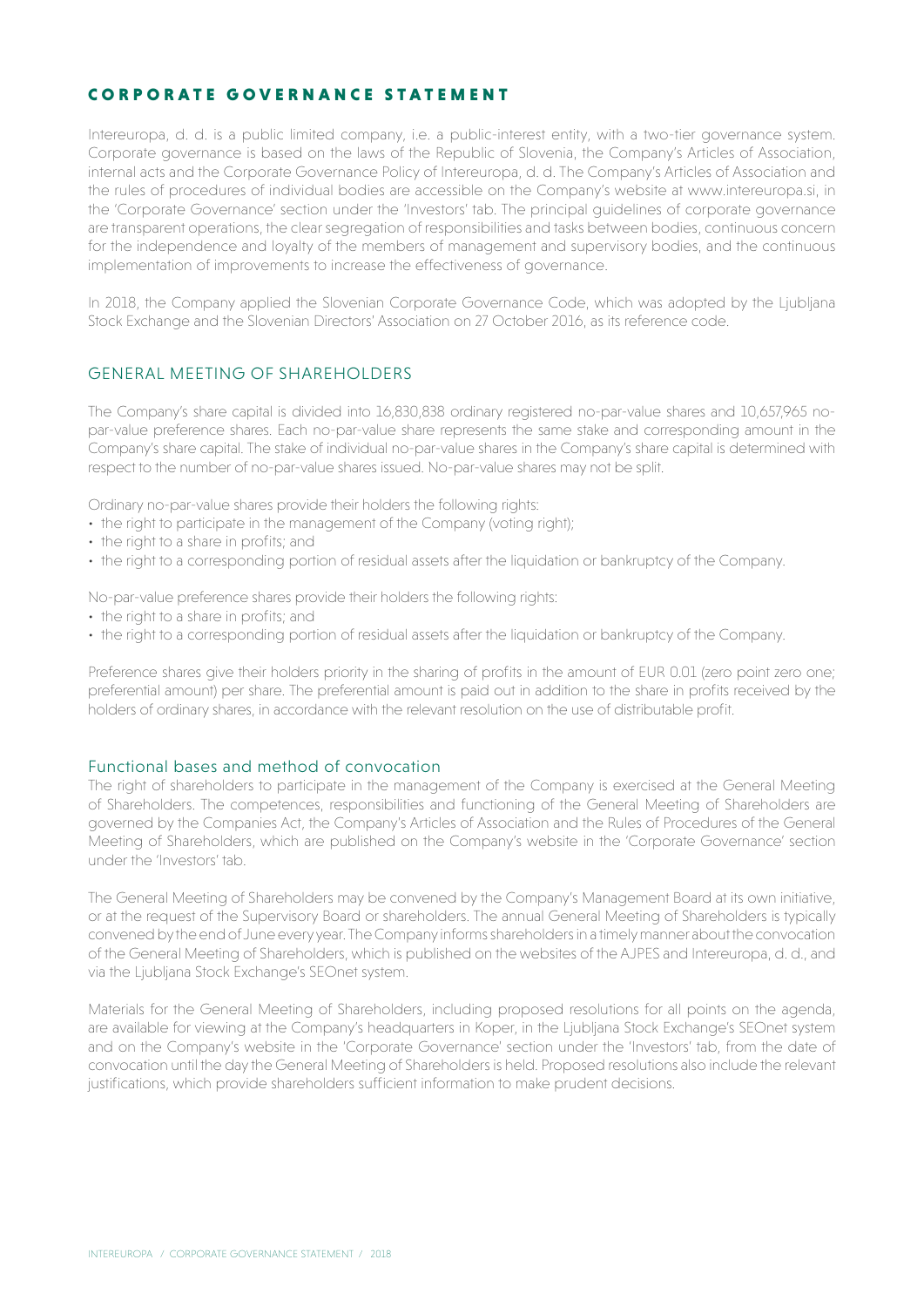Transparency is one of the bases of corporate governance at Intereuropa, d. d. The Company therefore encourages all major shareholders to inform the public of their governance policy. To that end, the convocation of the General Meeting of Shareholders included a call to major shareholders to publicly disclose, at a minimum, their voting policy, the type and frequency of governance activities, and the dynamics of communication with the Company's management and supervisory bodies.

The main competences of the General Meeting of Shareholders are as follows:

- the adoption of the annual report;
- decisions regarding the use of distributable profit;
- the appointment and recall of members of the Supervisory Board;
- the conferral of official approval on the members of management or supervisory bodies;
- decisions regarding amendments to the Articles of Association;
- decisions regarding measures to increase and decrease capital;
- decisions regarding the winding-up of the Company, and status transformations; and
- the appointment of an external auditor.

In most cases, the General Meeting of Shareholders makes decisions by a majority of votes cast. The General Meeting of Shareholders makes decisions regarding certain important matters with a three quarters majority of represented share capital. Those matters include:

- amendment to the Articles of Association;
- decrease and increase in share capital;
- changes in the Company's status;
- the early recall of members of the Supervisory Board; and
- other matters, if so provided for by law or the Company's Articles of Association.

## Conditions for attendance and communication with shareholders

Only shareholders entered in the Company's share register (managed by the Central Securities Clearing Corporation or KDD) and their authorised representatives or proxies who have registered to attend in writing by no later than the close of business on the fourth day prior to the General Meeting of Shareholders have the right to attend and exercise voting rights at the General Meeting of Shareholders. An authorised representative of a shareholder must also submit authorisation when they register. Each share entitles its holder to one vote. Only the holders of ordinary no-par-value shares have the right to vote. The holders of preference shares do not have voting rights, unless the preference amount is not paid within one year, or is not paid in full and the remainder is not paid the following year. Shares have voting rights until that remainder is paid.

According to the Company's Articles of Association, preference amounts should have been paid for the first time with the payment of profits for 2013. Given that the Company did not pay preference amounts for 2013 or 2014, the holders of preference shares obtained voting rights in 2015. Since that time, preference shares are also included in the calculation of controlling interests as required by the law and the Articles of Association. The holders of preference shares will retain voting rights until the Company pays them all preference amounts.

Intereuropa, d. d. encourages the active participation of the maximum number of small shareholders at the General Meeting of Shareholders. Thus, the materials published when the General Meeting of Shareholders is convened also include sample registration and authorisation forms. The Company's website also has an 'Investors' tab, where small shareholders and other investors will find information regarding corporate governance and annual and interim reports, in addition to information regarding the General Meeting of Shareholders.

Shareholders are briefed on adopted resolutions immediately following the conclusion of the General Meeting of Shareholders, on the Company's website and in the Ljubljana Stock Exchange's SEOnet system.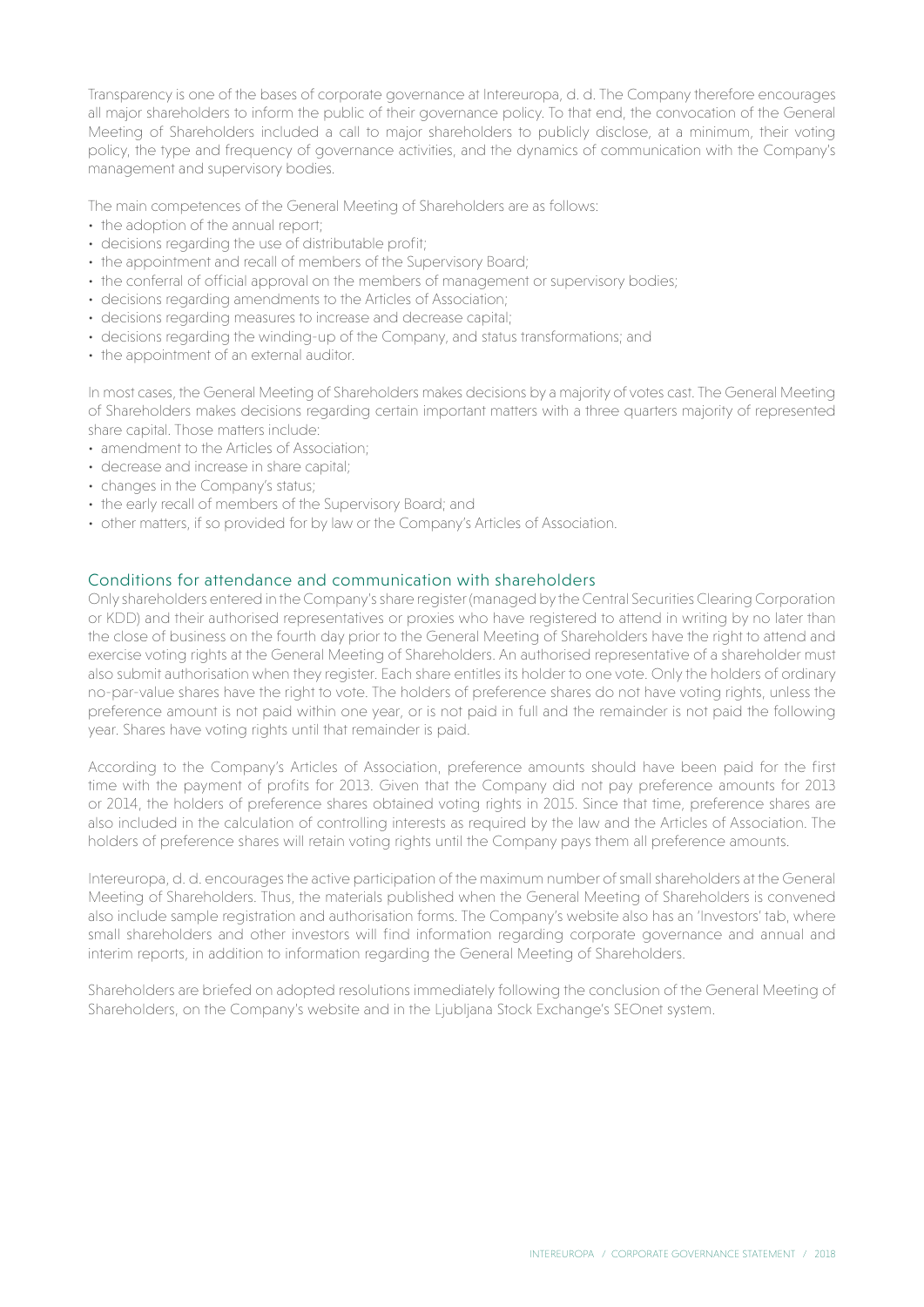## General Meeting of Shareholders in 2018

The annual General Meeting of Shareholders of Intereuropa, d. d. was held on 22 June 2018. In accordance with paragraph 2 of Article 315 of the ZGD-1, the holders of preference shares held voting rights during the General Meeting of Shareholders.

A total of 75.22% of shares with voting rights were represented at the 31st General Meeting of Shareholders. The General Meeting of Shareholders discussed the following points and adopted the following significant resolutions:

- It was briefed on the annual report of the Intereuropa Group for 2017, together with the auditor's opinion, and on the Supervisory Board's written report on the verification of the annual report compiled for 2017.
- It adopted a resolution, whereby distributable profit in the amount of EUR 3,849,131.80 will remain undistributed.
- It approved the work of the Company's Supervisory Board and Management Board during the 2017 financial year, and conferred official approval on both bodies for their work in 2017.
- The General Meeting of Shareholders appointed the audit firm KPMG Slovenija, podjetje za revidiranje, d. o. o. to audit the financial statements for 2018.

The full text of resolutions adopted by the General Meeting of Shareholders is available on the Company's website at www.intereuropa.si, in the subsection 'General Meeting of Shareholders' under the 'Investors' tab.

## SUPERVISORY BOARD

#### Composition of the Supervisory Board and its committees

Intereuropa, d. d.'s Supervisory Board comprises six members, four of whom are shareholder representatives and two of whom are employee representatives. Members serve a four-year term of office, with the possibility of reappointment. Supervisory Board members who represent the interests of shareholders are elected by the General Meeting of Shareholders. Employee representatives are elected by the Works Council of Intereuropa, d. d. The General Meeting of Shareholders is only briefed on their election. The Supervisory Board supervises the management of the company's operations and is fully liable for the performance of its supervisory function.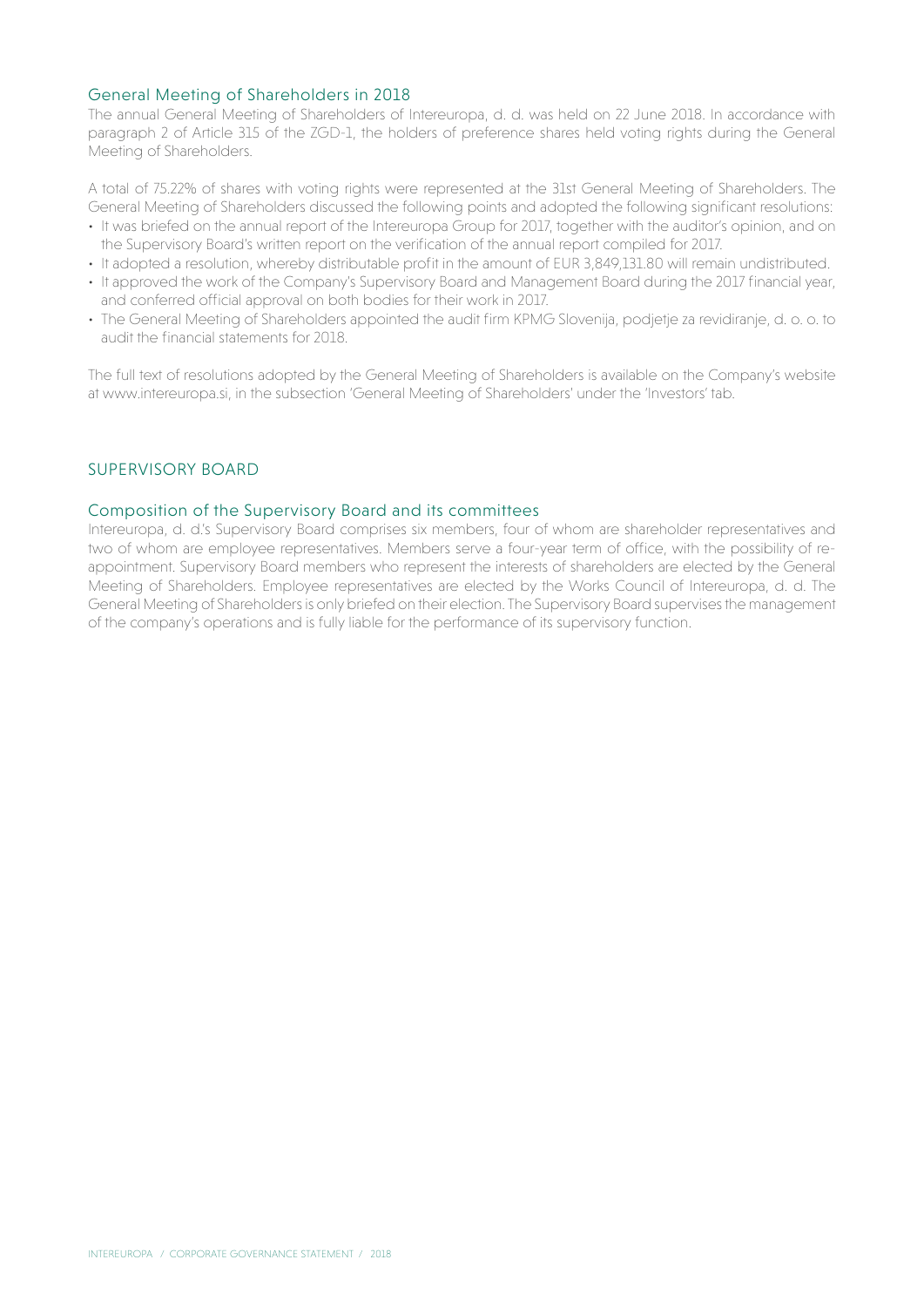COMPOSITION OF INTEREUROPA, D. D.'S SUPERVISORY BOARD AND ITS COMMITTEES DURING THE 2018 FINANCIAL YEAR

| Attendance at sessions<br>with respect to total no.<br>of sessions (e.g. 5/7) | Gender                                                                                                                                                      | Nationality                                                                      | Year of birth | Qualifications                                                                                            |
|-------------------------------------------------------------------------------|-------------------------------------------------------------------------------------------------------------------------------------------------------------|----------------------------------------------------------------------------------|---------------|-----------------------------------------------------------------------------------------------------------|
| Shareholder<br>15/15<br>representative                                        | М                                                                                                                                                           | Slovene                                                                          | 1948          | Bachelor's degree<br>in economics                                                                         |
| 15/15                                                                         |                                                                                                                                                             | Slovene                                                                          | 1963          | MSc, MBA                                                                                                  |
| 15/15                                                                         |                                                                                                                                                             | Slovene                                                                          | 1965          | DSc, MBA                                                                                                  |
| 15/15                                                                         |                                                                                                                                                             | Slovene                                                                          | 1971          | Bachelor's degree<br>in economics                                                                         |
| 15/15                                                                         |                                                                                                                                                             | Slovene                                                                          | 1968          | Degree in<br>economics                                                                                    |
| 15/15                                                                         |                                                                                                                                                             | Slovene                                                                          | 1968          | Degree in<br>economics<br>(higher education)                                                              |
| $\sqrt{2}$                                                                    |                                                                                                                                                             | Slovene                                                                          | 1964          | Bachelor's degree<br>in economics                                                                         |
|                                                                               | Shareholder<br>representative<br>Shareholder<br>representative<br>Shareholder<br>representative<br>Employee<br>representative<br>Employee<br>representative | М<br>М<br>М<br>Remuneration Committee met at 12 and four sessions, respectively. |               | The Supervisory Board met at a total of 15 sessions in 2018, while its Audit Committee and Nomination and |

#### Audit Committee

- Matija Vojsk, MSc (chairman),
- Rok Rape, DSc (member and deputy chairman),
- Zlatka Čretnik (member), and
- Barbara Nose (independent expert and member).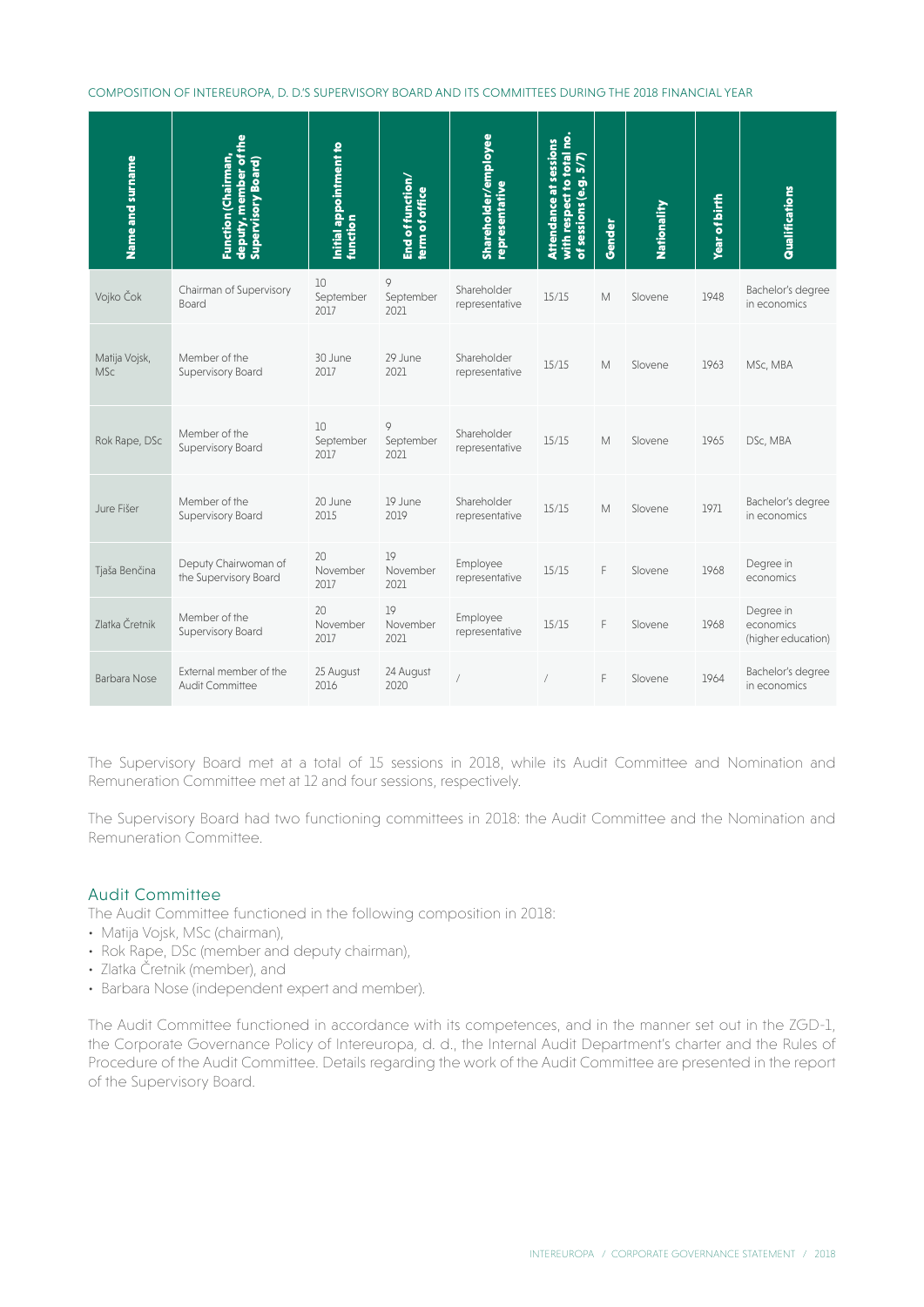| Professional profile                                                                       | naependence according<br>o Article 23 of the Code<br>YES/NO)<br>$\bullet$ | Existence of conflicts of<br>interest during financial<br>year (YES/NO) | on supervisory<br>Membership<br>companies<br><b>bodies</b> of<br>other | audit,<br>committees (e.g. a<br>human resource,<br>or remuneration)<br>Membership on | Chairman<br>/member                                            | Attendance at sessions<br>of Audit Committee with<br>respect to total no. of<br>sessions (e.g. 5/7) | <b>Remuneration Committee</b><br>with respect to total no.<br><b>Attendance at sessions</b><br>of the Nomination and<br>of sessions (e.g. 5/7) |
|--------------------------------------------------------------------------------------------|---------------------------------------------------------------------------|-------------------------------------------------------------------------|------------------------------------------------------------------------|--------------------------------------------------------------------------------------|----------------------------------------------------------------|-----------------------------------------------------------------------------------------------------|------------------------------------------------------------------------------------------------------------------------------------------------|
| Corporate governance,<br>finance and<br>management                                         | Yes                                                                       | No                                                                      | Sanpaolo Intesa<br>BIH, Sanpaolo<br>Intesa Albania                     | Member of the Nomination<br>and Remuneration Committee<br>since 25 October 2017      | Member                                                         |                                                                                                     | 4/4                                                                                                                                            |
| Corporate governance,<br>performance<br>management,<br>procurement,<br>marketing and sales | Yes                                                                       | <b>No</b>                                                               |                                                                        | Member of the Audit<br>Committee; chairman since 25<br>October 2017                  | Chairman                                                       | 12/12                                                                                               |                                                                                                                                                |
| Management,<br>restructuring and<br>development of<br>operations                           | Yes                                                                       | No                                                                      |                                                                        | Member of the Audit<br>Committee; deputy chairman<br>since 25 October 2017           | Deputy chairman                                                | 12/12                                                                                               |                                                                                                                                                |
| Corporate governance<br>and management                                                     | Yes                                                                       | <b>No</b>                                                               |                                                                        | Chairman of the Nomination<br>and Remuneration Committee<br>since 25 October 2017    | Chairman of the<br>Nomination and<br>Remuneration<br>Committee |                                                                                                     | 4/4                                                                                                                                            |
| Finance and logistics                                                                      | Yes                                                                       | No                                                                      |                                                                        | Member of the Nomination<br>and Remuneration Committee<br>since 21 November 2017     | Member                                                         |                                                                                                     | 4/4                                                                                                                                            |
| Finance and logistics                                                                      | Yes                                                                       | No                                                                      |                                                                        | Member of the Audit<br>Committee since 21 November<br>2017                           | Member                                                         | 12/12                                                                                               |                                                                                                                                                |
| Certified Auditor                                                                          | Yes                                                                       | <b>No</b>                                                               | Member of the<br>Supervisory Board<br>of Luka Koper, d. d.             | Member of the Audit<br>Committee since 25 August<br>2016                             | Member of the<br>Audit Committee                               | 12/12                                                                                               |                                                                                                                                                |

# Nomination and Remuneration Committee

The Nomination and Remuneration Committee met at four sessions in 2018, where it primarily discussed topics relating to the remuneration of the Management Board. The committee's work is presented in more detail in the report of the Supervisory Board. The committee functioned in the following composition:

- Jure Fišer (chairman),
- • Vojko Čok, (member), and
- • Tjaša Benčina (member).

#### Competences, work method and remuneration of the Supervisory Board

The Supervisory Board functions within the scope of its competences and in the manner set out in the ZGD-1, the Company's Articles of Association and the Rules of Procedure of the Supervisory Board. The Supervisory Board's commitments regarding corporate governance are set out in Intereuropa, d. d.'s Corporate Governance Policy, and include a system for identifying conflicts of interest and ensuring the independence of its members. All members of the Supervisory Board signed a statement underlining their positions on the criteria of independence set out in Annex B: Conflicts of interest in respect of the Slovenian Corporate Governance Code. Those statements are published on the Company's website at www.intereuropa.si.

Regular sessions of the Supervisory Board must be held at a minimum quarterly. The Rules of Procedure of the Supervisory Board define the areas of the aforementioned body's work. The Supervisory Board reports on its work at the General Meeting of Shareholders.

Information regarding the remuneration of members of the Supervisory Board and its committees during the 2018 financial year is disclosed in the financial report of Intereuropa, d. d., in note no. 28 Other explanations.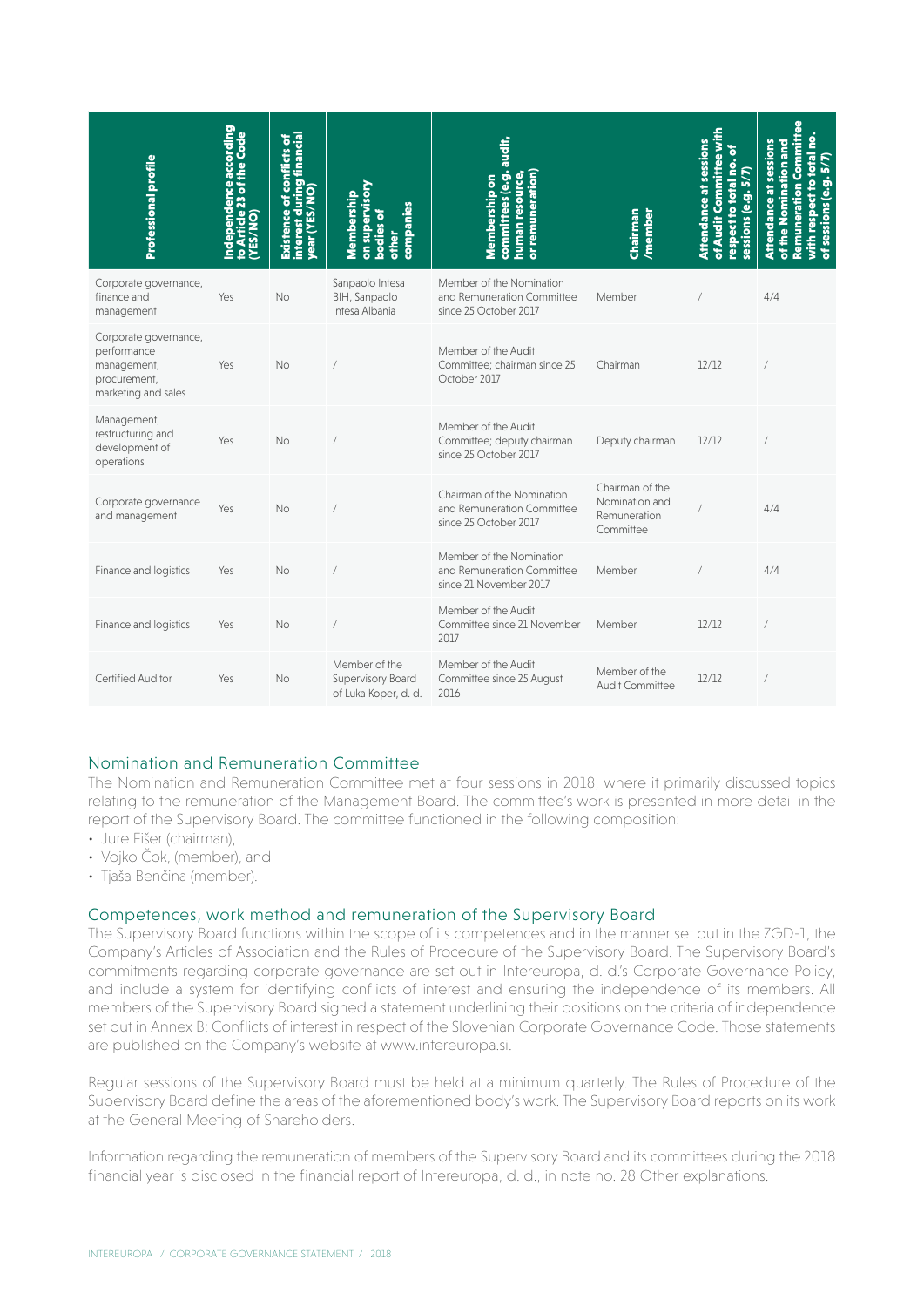## MANAGEMENT BOARD

The tasks and areas of responsibility of the Management Board are defined in the Company's Corporate Governance Policy, while the aforementioned body's work method is set out in the Rules of Procedure of the Management Board and the Company's Articles of Association. The latter states that the Management Board shall comprise a maximum of four members, while the Supervisory Board defines the number of members taking into account the principles of efficiency and economy. Intereuropa, d. d.'s Management Board comprised three members in 2018. The Company's Management Board thus comprised the President and two other members in 2018. The Management Board managed the Company's transactions independently and at its own risk. Individual members of the Management Board represented the Company independently and were responsible for specific work areas in accordance with the Rules of Procedure of the Management Board.

#### COMPOSITION OF THE MANAGEMENT BOARD DURING THE 2018 FINANCIAL YEAR

| Name and<br><b>Surname</b>   | <b>Function</b><br>(Chairman,<br>member) | <b>Area of work</b><br>on the Management Board                                                            | <b>Initial</b><br>appointment<br>to function | <b>End of</b><br>function/<br>term of office | Gender |
|------------------------------|------------------------------------------|-----------------------------------------------------------------------------------------------------------|----------------------------------------------|----------------------------------------------|--------|
| Ernest Gortan,<br><b>MSc</b> | President of the<br>Management Board     | Human resource and general affairs, quality, legal<br>affairs, internal auditing, public relations        | 10 June 2009                                 | 9 June 2019                                  | M      |
| Marko Cegnar                 | Member of the<br>Management Board        | Forwarding and logistics, sales and marketing                                                             | 19 March 2016                                | 18 March 2020                                | M      |
| Marko Rems                   | Member of the<br>Management Board        | Finance, accounting and controlling, real estate<br>management and central procurement, and IT<br>support | 5 July 2017                                  | 4 July 2021                                  | M      |

### Work of the Management Board in 2018

The Management Board managed Intereuropa, d. d. and the Intereuropa Group in accordance with established strategic objectives and policies. In performing its tasks and fulfilling its responsibilities, the Management Board observed the principles of corporate governance set out in the Corporate Governance Policy of Intereuropa, d. d. and complied with the provisions of the Corporate Governance Code. It performs its work in accordance with the principles set out in Intereuropa, d. d.'s Code of Ethics, applicable regulations, the Rules of Procedure of the Management Board, the Company's Articles of Association and the resolutions adopted by the Company's bodies.

#### Remuneration of the Management Board

The remuneration received by Management Board members comprises fixed and variable components, and is proportionate to the tasks of those persons and the financial position of the Company. The variable component of remuneration is dependent on the performance of the Company, which is determined by the Supervisory Board based on whether the objectives set out in the annual business plan have been achieved or exceeded. The Management Board is also entitled to participate in the Company's profit. The decision in that regard is made by the General Meeting of Shareholders based on a justified proposal by the Supervisory Board.

Information regarding the remuneration of members of the Management Board during the 2018 financial year is disclosed in the financial report of Intereuropa, d. d., in note no. 28 Other explanations.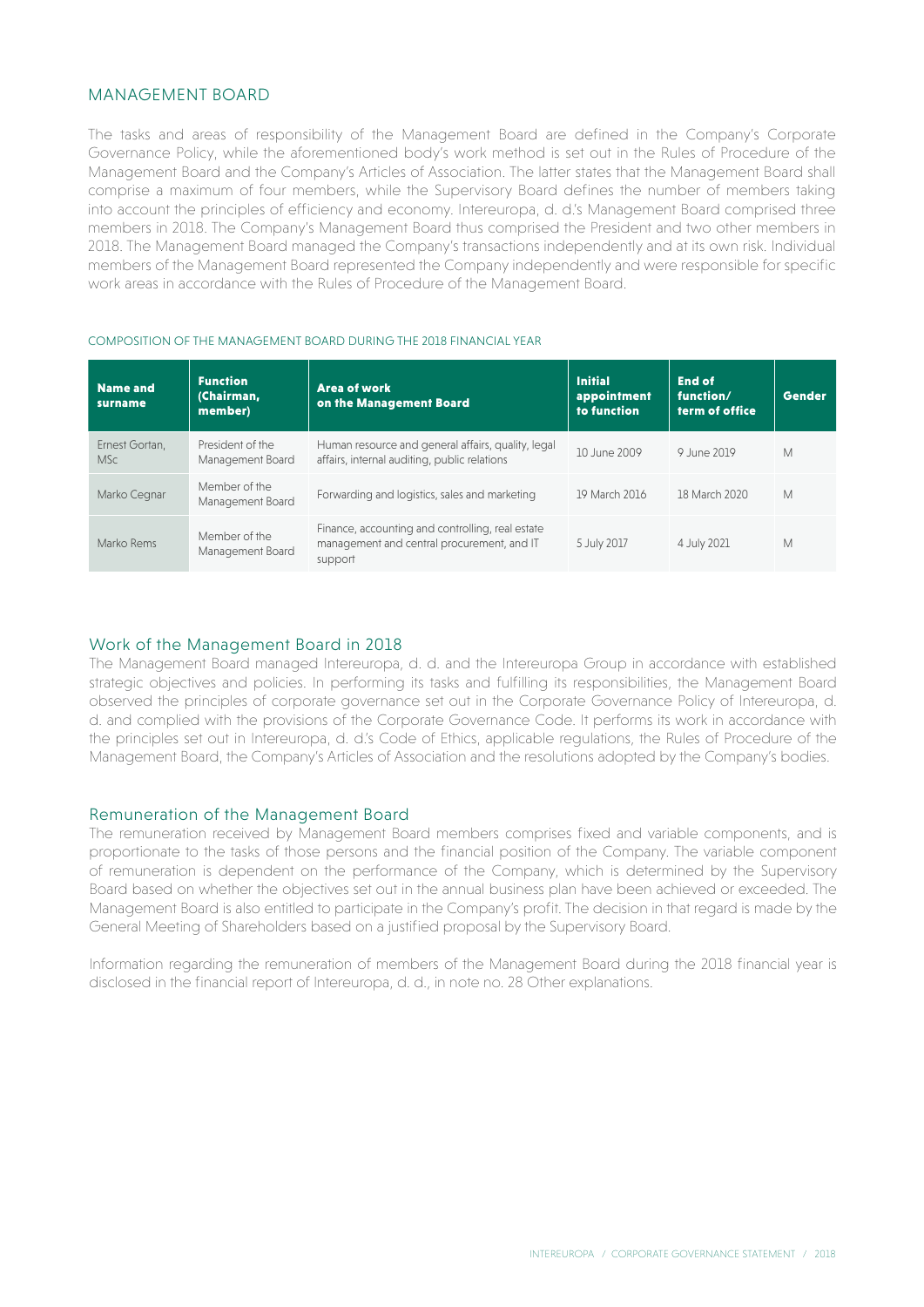| <b>Nationality</b> | Year of<br>birth | <b>Qualifications</b>             | <b>Professional profile</b>                                                                  | <b>Membership in</b><br>supervisory bodies of<br>company/unaffiliated<br>companies |
|--------------------|------------------|-----------------------------------|----------------------------------------------------------------------------------------------|------------------------------------------------------------------------------------|
| Slovene            | 1968             | <b>MSc</b>                        | Corporate governance, financial and business restructuring,<br>and development of operations | Not a member                                                                       |
| Slovene            | 1973             | Master's degree in<br>management  | Sales, marketing and logistics                                                               | Not a member                                                                       |
| Slovene            | 1967             | Bachelor's degree<br>in economics | Corporate finance                                                                            | Not a member                                                                       |



### Ernest Gortan, MSc,

President of the Management Board:

- Year of birth: 1968;
- bachelor's degree in electrical engineering and master's degree in management;
- performed executive and senior management functions in the areas of marketing and logistics at Luka Koper, d. d. and BTC Terminal Sežana, d. d., where he served as President of the Management Board, and at Secom, d. o. o.;
- term of office: from 10 June 2014 to 9 June 2019;
- responsible for human resources and general affairs, quality assurance, legal affairs, internal auditing and public relations.

## Members of the Management Board in 2018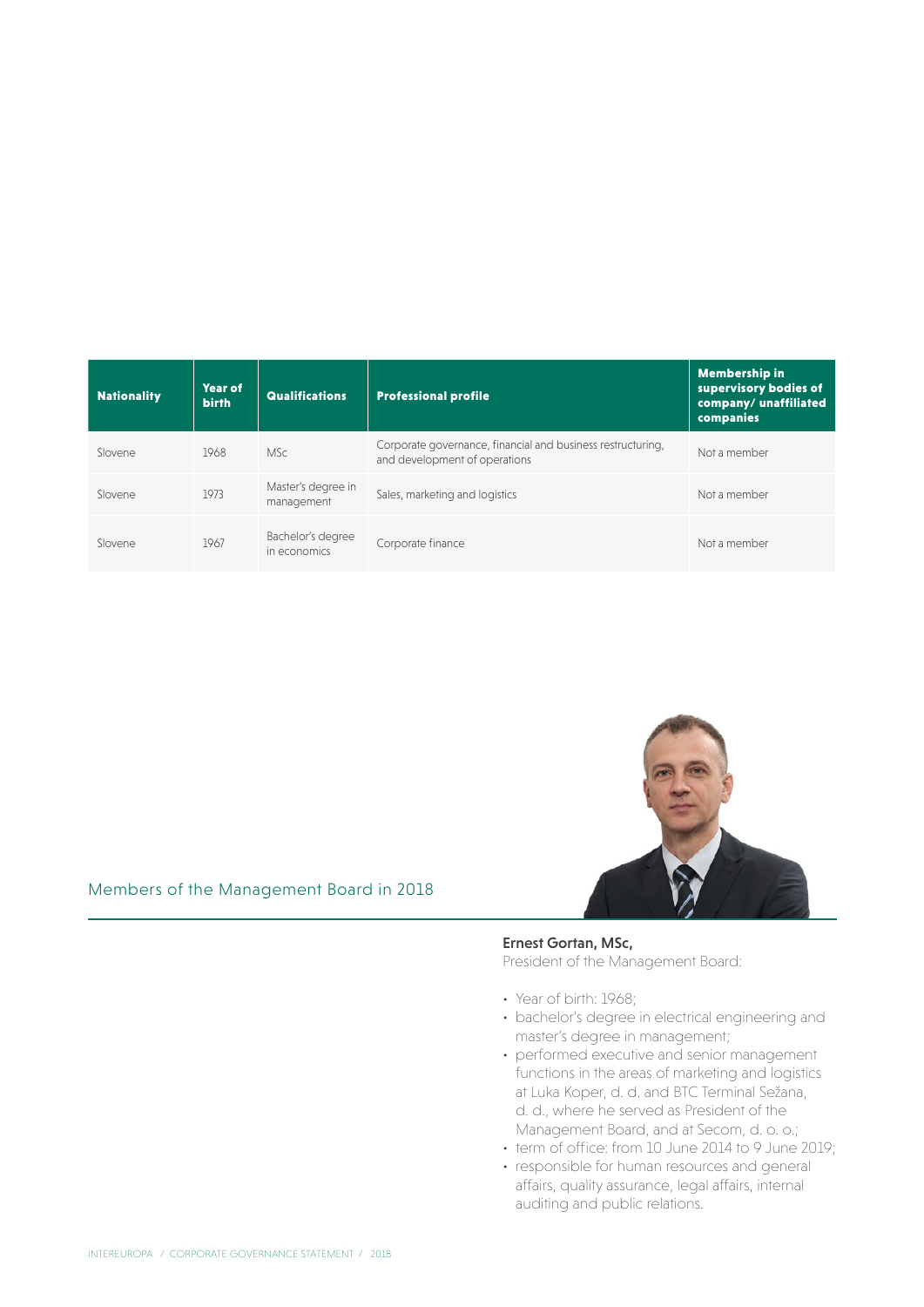

## Marko Cegnar,

Member of the Management Board:

- Year of birth: 1973:
- master's degree in management;
- performed executive and senior management functions in the areas of sales, marketing, procurement and logistics at DHL logistika, d. o. o., Orbico, d. o. o., ITG Tobačna Grosist, d. o. o., ISS SERVISYSTEM, d. o. o. and DHL Express, d. o. o.;
- term of office: from 19 March 2016 to 18 March  $2020:$
- responsible for forwarding and logistics, sales and marketing.



# Marko Rems,

Member of the Management Board:

- Year of birth: 1967:
- bachelor's degree in economics;
- performed executive and senior management functions in the areas of finance, accounting, information technology, controlling and risk management at the following companies: Družba za upravljanje terjatev bank, d. d., Ljubljana, Luka Koper, d. d., Adriatic Slovenija, d. d., KD Holding, d. d., Ljubljana and Žito, d. d., Ljubljana;
- term of office: from 5 July 2017 to 4 July 2021;
- responsible for the areas of finance, accounting and controlling, real estate management, central procurement and IT support.

# DESCRIPTION OF THE DIVERSITY POLICY IN CONNECTION WITH REPRESENTATION ON THE COMPANY'S MANAGEMENT AND SUPERVISORY BODIES

The Company's Corporate Governance Policy and Code of Ethics set out a clear commitment to preventing discrimination, which states that the Company guarantees equal opportunities to all employees regardless of gender, race, skin colour, age, state of health, religious, political or other beliefs, membership in unions, sexual orientation or other personal circumstance. The Company did not adopt an autonomous diversity policy in 2018. However, a diversity policy was included in the Corporate Governance Policy, which was revised during the first quarter of 2019.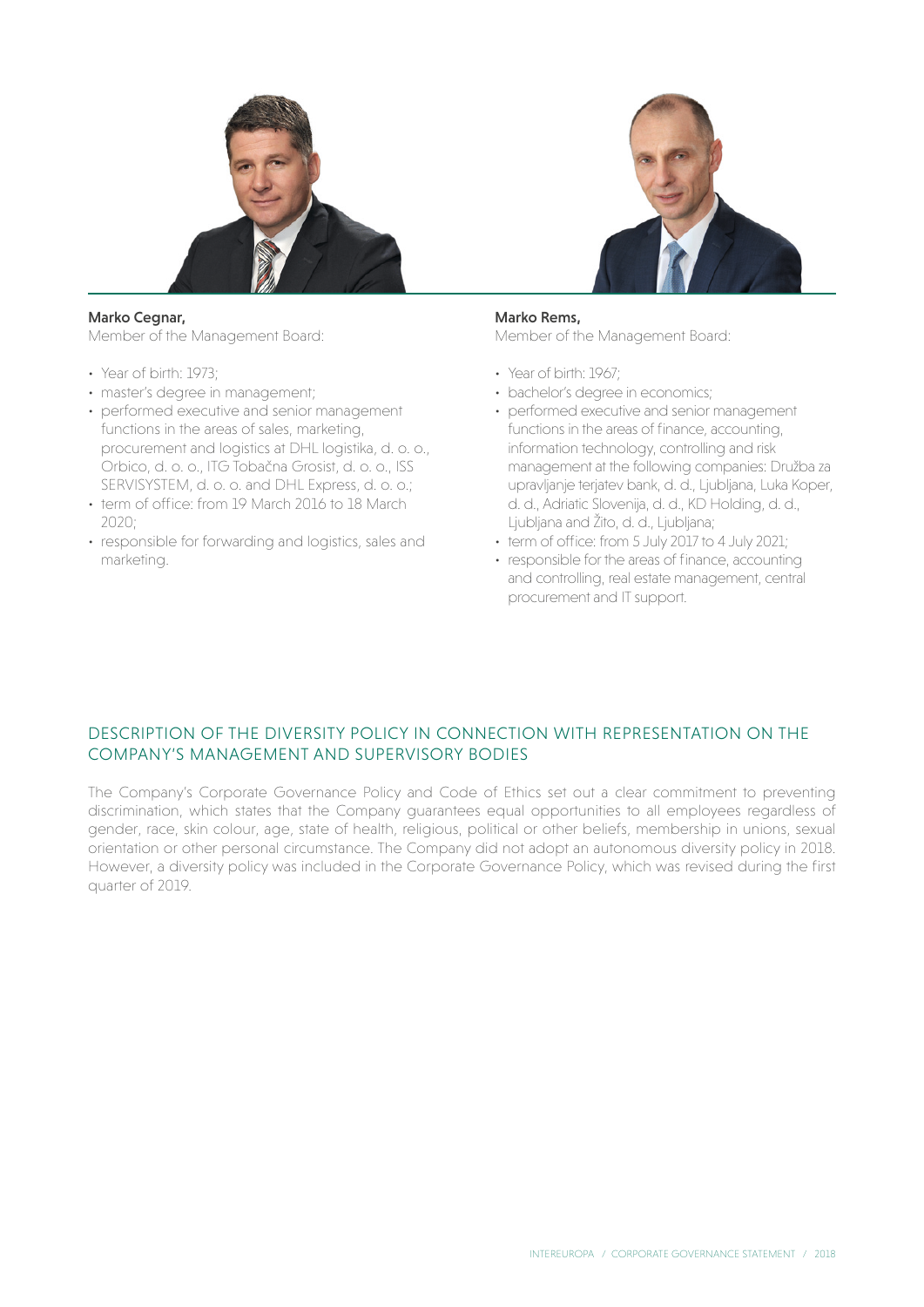# MANAGEMENT AND GOVERNANCE OF GROUP COMPANIES

Governance of the Group is one of the four key pillars of the Strategic Plan of the Intereuropa Group for the period 2018 to 2022. The parent company Intereuropa, d. d. and its subsidiaries make up the Group, which is centrally managed by the Management Board of Intereuropa, d. d. The policy governing links between the parent company and its subsidiaries is set out in the Corporate Governance Policy of Intereuropa, d. d. An effective system for managing and governing subsidiaries is an important factor in the successful achievement of the business objectives of Group companies and in the transparency of their operations.

#### Governance principles for subsidiaries

The basic principles on which the governance of the Intereuropa Group is based are the financial stability of the Group, centralised information support, an effective system of control over subsidiaries and motivated employees.

At the forefront of the governance of subsidiaries are cooperation between subsidiaries and the sharing of knowhow and best practices between Intereuropa Group companies.

The governance of Group companies is based on a combination of control and coordination mechanisms. Centralised decision-making through supervisory bodies ensures the uniformity of strategic policies and important business, HRrelated and technical decisions. Control over financial results remains a core element of supervision. In addition to the appointed supervisory bodies of individual subsidiaries, controlling and internal audit departments also play an important role in supervision.

The management bodies of the parent company and subsidiaries communicate regularly with the aim of creating a standard culture within the Intereuropa Group, ensuring the transfer of know-how and best practices, and exploiting various synergies. Of key importance are cooperation and communication between all Intereuropa Group companies at the market-operational level of specific product categories and products.

The effectiveness of the Group at multiple operational levels is achieved through consistent periodic communication and the necessary measures to enhance the exploitation of synergies between Intereuropa Group companies, particularly in the following areas:

- a coordinated and uniform market approach, with an emphasis on common logistics products and core product categories;
- the coordinated management of strategic and key customers;
- the development and optimisation of common logistics products;
- the development of standard IT support at all subsidiaries and for all logistics products;
- the transfer of best practices in the optimisation of processes and in preventive measures to manage risks; and
- employee development, with an emphasis on the acquisition and development of knowledge and competences relating to core product categories and key logistics products.

Intereuropa Group companies operate in accordance with local legislation, resolutions adopted by the management bodies of the parent company and subsidiaries, cooperation agreements entered into between the parent company and individual subsidiaries, and the applicable internal acts adopted by the Management Board of the parent company.

#### Proactive monitoring and supervision of operations

Intereuropa, d. d. launched a project in 2018 with aim of updating the governance of subsidiaries. The main objectives of that update are the introduction of a matrix system for managing subsidiaries and the direct responsibility of functional managers for certain activities at subsidiaries, the appointment of specialists to the supervisory bodies of subsidiaries, the introduction of the four-eyes principle and other measures.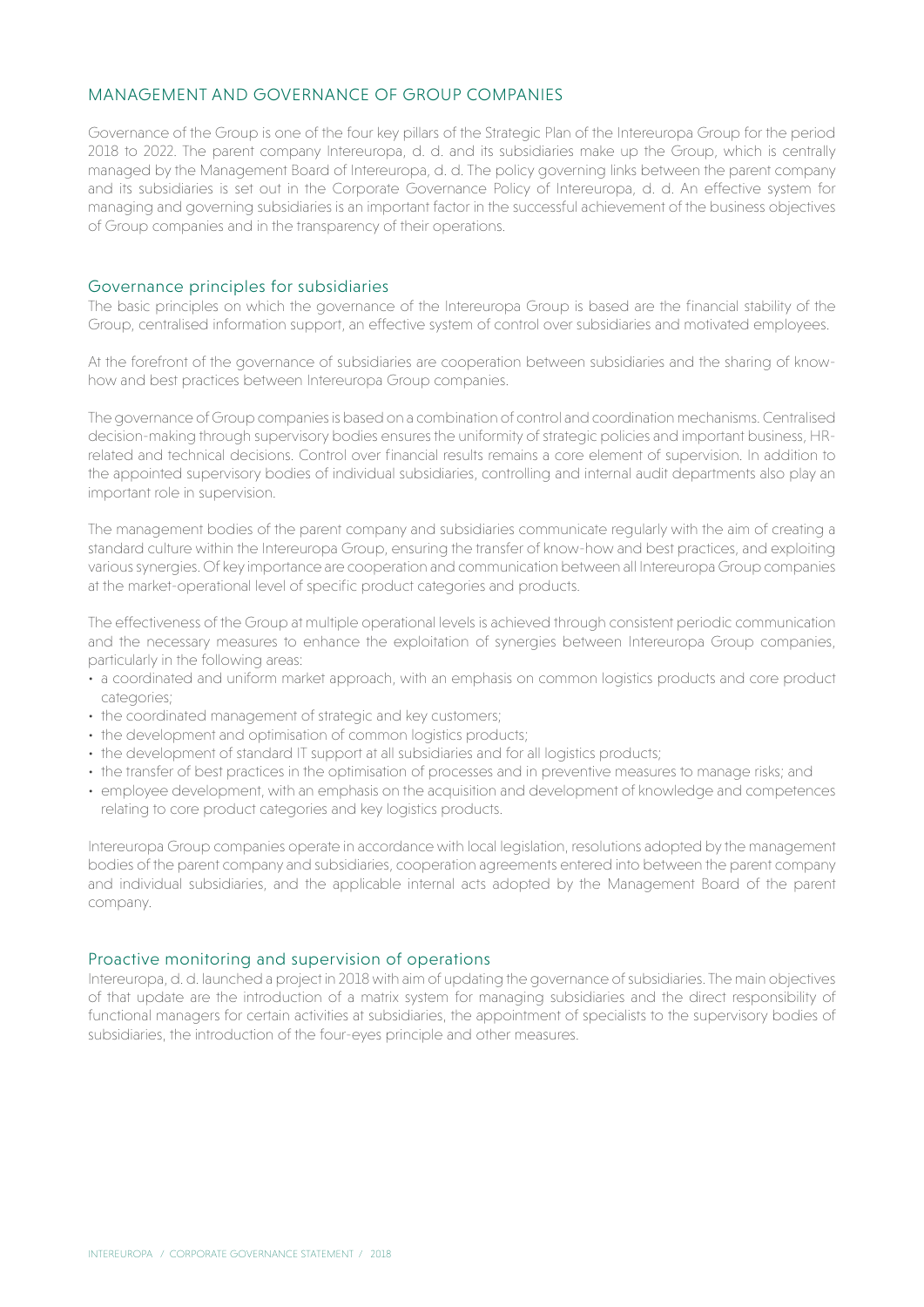# AUDITING

#### External auditing

Intereuropa, d. d.'s General Meeting of Shareholders appointed the audit firm KPMG Slovenija, podjetje za revidiranje, d. o. o., Ljubljana to audit the financial statements of Intereuropa, d. d. and the Intereuropa Group for the 2018 financial year.

The transactions of Intereuropa, d. d. and its subsidiaries with audit firms are presented in the Company's financial report as part of the notes to financial statements of the Company and Group.

### Internal auditing

The Internal Audit Department functions as an autonomous and independent support service at the parent company, and reports organisationally to the Management Board and functionally to the Supervisory Board's Audit Committee. The core objective of the Internal Audit Department is to help the senior management of the Intereuropa Group improve corporate governance and risk management, and improve performance and the efficiency of operations in the scope of the Group's adopted development strategy, and business and financial plans. The Internal Audit Department reports regularly to the Management Board, Audit Committee and Supervisory Board regarding its work. Periodic reports on the work of the Internal Audit Department during the 2018 financial year were discussed by the Company's Management Board, Supervisory Board and the latter's Audit Committee.

The bases for its work are set out in the Internal Audit Department's Charter and Rules of Procedure. In addition to the aforementioned core documents, the work of internal auditors is also in line with the International Standards for the Professional Practice of Internal Auditing, the Professional Code of Ethics of Internal Auditors, the Code of Internal Auditing Principles, applicable laws and other regulations, and the internal acts of the Company.

Internal auditing is carried out in accordance with the Internal Audit Department's strategic and annual plan. During the 2018 financial year, the Internal Audit Department performed internal audit tasks in accordance with the plan for that year, and completed internal audits from the 2017 financial year. It also performed several advisory tasks at the parent company, and regularly monitored and verified the implementation of recommendations issued in internal audit reports. A total of eleven internal audits were performed at the parent company and four at subsidiaries of the Intereuropa Group. One internal audit was performed by an external IT contractor. The objectives of internal audits were to assess the risk management approach and the functioning of internal controls in connection with business and support processes, both in terms of the compliance of those processes with legal and internal regulations, and in terms of the success and effectiveness of processes with regard to the adopted policies, established objectives and criteria of the Company, and to issue recommendations for the improvement thereof.

Employees of the Internal Audit Department received professional training in accordance with the work plan, while internal assessments of the quality of work were carried out in accordance with the programme to ensure and improve the quality of the aforementioned department's work. Based on an external assessment performed in 2015 in connection with the quality of internal audit work, the Internal Audit Department received an opinion that it functions in accordance with the International Standards for the Professional Practice of Internal Auditing.

# DESCRIPTION OF THE MAIN FEATURES OF INTERNAL CONTROLS AND RISK MANAGEMENT AT THE COMPANY IN CONNECTION WITH THE FINANCIAL REPORTING PROCESS

The purpose of internal controls is to ensure the reliability of financial reporting and compliance with valid laws, and other external and internal regulations. Accounting controls are employed to manage the risks associated with the following:

- • the credibility of accounting data: of primary importance are bookkeeping documents, as evidence of the existence of business events, that clearly show the content and value of such transactions;
- the completeness of financial data: this is ensured by the Company through precisely defined record-keeping procedures in internal acts, and through control over the functioning of such procedures;
- the accuracy of financial data: this is ensured by the Company through a comparison of data in the information system with data in the underlying bookkeeping documents; and
- the segregation of responsibilities in business processes and authorisations for work in the information system: the precise and consistent definition of tasks and responsibilities of those involved in a specific business event.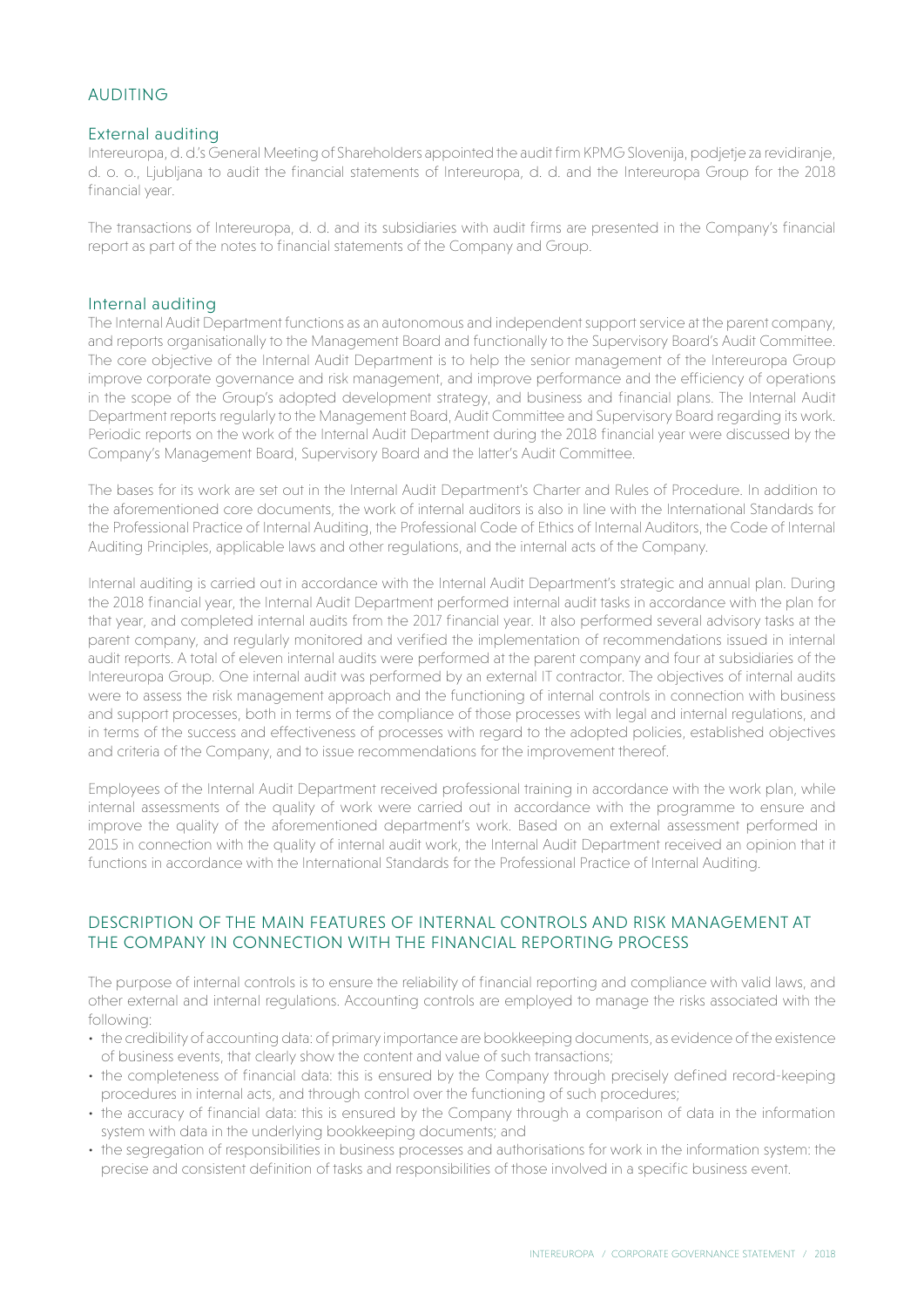When compiling the financial statements of the Group and the notes thereto, risks are mitigated primarily through:

- the transparent organisational structure of the parent company and its subsidiaries;
- the consistent application of accounting principles and policies; and
- the observation of the timetable for the compilation of the financial statements and the notes thereto.

The information system, with its built-in controls, also plays an important role. The authorisation system ensures that users only execute those transactions in the information system for which they are authorised.

# INFORMATION REGARDING SIGNIFICANT DIRECT AND INDIRECT HOLDINGS OF THE COMPANY'S SECURITIES IN TERMS OF ACHIEVING A QUALIFYING HOLDING, SPECIAL CONTROLLING RIGHTS AND RESTRICTED VOTING RIGHTS AND OTHER EXPLANATIONS IN CONNECTION WITH LEGISLATION GOVERNING MERGERS AND ACQUISITIONS

#### Explanations regarding all restrictions on voting rights and regarding treasury shares

The Company's share capital is divided into 27,488,803 shares broken down as follows: 16,830,838 ordinary registered freely transferable no-par-value shares and 10,657,965 freely transferable no-par-value preference shares. The holders of Intereuropa, d. d.'s ordinary shares are not subject to any restriction on voting rights. The Company has no voting rights arising from its treasury shares in accordance with Article 249 of the Companies Act (ZGD-1). Intereuropa, d. d. held 18,135 treasury shares (IEKG) with a carrying amount of EUR 180,000 as at 31 December 2018, representing 0.1077% of ordinary shares and 0.0660% of all shares. Intereuropa, d. d. did not purchase or sell treasury shares in 2018.

As at 31 December 2018, 115 ordinary shares were held on a special account of Kapitalska družba, d. d., which in accordance with Article 48a of the Book-Entry Securities Act (Official Gazette of the Republic of Slovenia, No. 5/17) is intended for securities waived by their holders and/or securities held by the Republic of Slovenia. Kapitalska družba may not exercise the voting rights attached to those securities.

The holders of Intereuropa, d. d.'s preference shares have not been paid preference amounts since 2013, and have thus held voting rights at the General Meeting of Shareholders since 2015 in accordance with the second paragraph of Article 315 of the ZGD-1. Accordingly, 27,470,553 shares out of a total of 27,488,803 shares had voting rights at the 31st General Meeting of Shareholders held 22 June 2018, representing 99.9336% of the Company's total shares.

# Major direct and indirect holdings of the Company's securities in terms of achieving a qualifying holding

The Company publishes information in a timely manner regarding the achievement of a qualifying holding, as set out in the Takeovers Act, in the Ljubljana Stock Exchange's electronic information system (SEOnet) and forwards that information to the Securities Market Agency.

Pursuant to Article 105 of the Financial Instruments Market Act, which sets the thresholds for a significant holding, direct holders who hold more than 5% of voting rights are presented in the table below.

| <b>Shareholder</b>     | No. of ordinary shares<br>31 December 2018 | <b>No. of preference</b><br><b>shares</b><br>31 December 2018 | <b>No. of voting</b><br>rights<br>31 December 2018* | <b>Proportion of voting</b><br>rights<br>31 December 2018 |
|------------------------|--------------------------------------------|---------------------------------------------------------------|-----------------------------------------------------|-----------------------------------------------------------|
| SID banka, d. d.       | 0                                          | 4,942,072                                                     | 4,942,072                                           | 18.0%                                                     |
| NLB, d. d.             | 240,000                                    | 4,530,601                                                     | 4,770,601                                           | 17.4%                                                     |
| Nova KBM, d. d.        | 2,850,752                                  | 1,185,292                                                     | 4,036,044                                           | 14.7%                                                     |
| Gorenjska banka, d. d. | 3,068,990                                  | $\Omega$                                                      | 3,068,990                                           | 11.2%                                                     |
| SKB banka, d. d.       | 2,254,980                                  | 0                                                             | 2,254,980                                           | 8.2%                                                      |

#### SHAREHOLDERS WHO HELD MORE THAN 5% OF VOTING RIGHTS AS AT 31 DECEMBER 2018

Pursuant to Article 315 of the ZGD-1, the holders of preference shares obtained voting rights in 2015 because the Company has not paid preference amounts since 2013.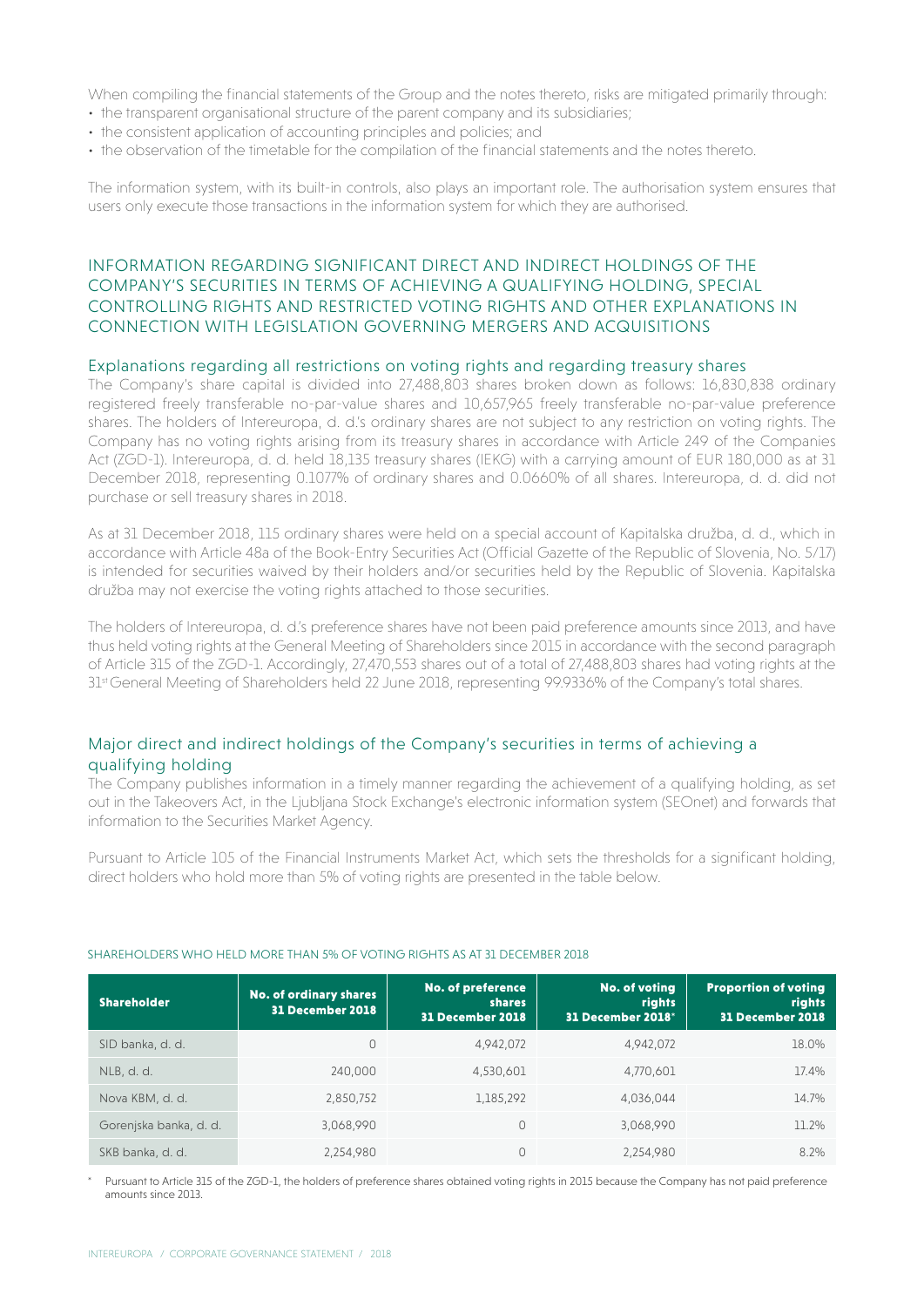### Other explanations in connection with legislation governing mergers and acquisitions

The Company does not have a share scheme for employees.

The Company is not aware of agreements between shareholders that might place any limits on the transfer of securities or voting rights.

The Company has no agreements with the members of its management or supervisory bodies that envisage compensation if they resign or are laid off without justification in the event of a bid as set out in the act governing mergers and acquisitions or if their employment is terminated.

# STATEMENT OF COMPLIANCE WITH THE CORPORATE GOVERNANCE CODE

The Management Board and Supervisory Board of Intereuropa, Globalni logistični servis, d. d., Koper verified the compliance of the Company's governance with the Slovenian Corporate Governance Code (hereinafter: the Code), and hereby declare that the work and operations of the Company are in line with the Code, with certain deviations that are explained in detail below.

*Recommendation:* The management board, together with the supervisory board, draws up and adopts a diversity policy that is implemented with respect to representation on a company's management and supervisory bodies (point 4 of the Code in its entirety).

*Deviation:* The Company did not adopt a diversity policy in 2018. At the beginning of 2019, the Management Board and Supervisory Board adopted the revised Corporate Governance Policy of Intereuropa, d. d., which includes a policy governing the diversity of management and supervisory bodies.

*Recommendation:* A company must ensure an external assessment of the adequacy of its corporate governance statement at least once every three years (point 5.7. of the Code)

*Deviation:* The Company did not carry out an external assessment of the adequacy of its corporate governance statement for 2018. It will carry out an external assessment of the adequacy of its corporate governance statement for 2019.

*Recommendation:* In addition to other matters, the rules of procedure of the supervisory board include a list of all transactions for which the management board requires the prior consent of the supervisory board based on a supervisory board resolution and the company's articles of association, as well as a system for ordering the services of external experts for the needs of the supervisory board (point 12.2 of the Code).

*Deviation:* The Supervisory Board reviewed and updated its Rules of Procedure in 2018. However, that revised document did not include a list of all transactions for which the Management Board requires the prior consent of the Supervisory Board or a system for ordering the services of external experts. With regard to the list of transactions for which the Management Board requires prior consent, the Supervisory Board actually believes that the aforementioned topic is appropriately governed by the resolutions of the Supervisory Board. The scope of services ordered from external experts is so small that there is no logical reason for the Supervisory Board's Rules of Procedure to govern a separate system for ordering services solely for the aforementioned body.

*Recommendation:* The company has in place separate processes for the ordering of services required for the work of the supervisory board, depending on whether the company is represented by the management board or the supervisory board (point 12.9 of the Code).

*Deviation:* The Company does not have in place separate processes for the ordering of services if it is represented by the Supervisory Board. Given the small scope of such services, there is no logical reason to define a special process.

*Recommendation:* Once a year, the supervisory board defines a training plan for its members and the members of its committees (point 13.1 of the Code).

*Deviation:* The Supervisory Board has not adopted a special training plan for its members. However, each member may define an individual training plan in the scope of the annual allotment for training purposes.

*Recommendation:* The deputy chairman of the supervisory board should be appointed from its members who are shareholder representatives (point 15.4 of the code).

*Deviation:* The Deputy Chairman of the Supervisory Board is a member appointed by employee representatives. The established practice at Intereuropa, d. d. is to always appoint the Deputy Chairman of the Supervisory Board from members appointed by employees.